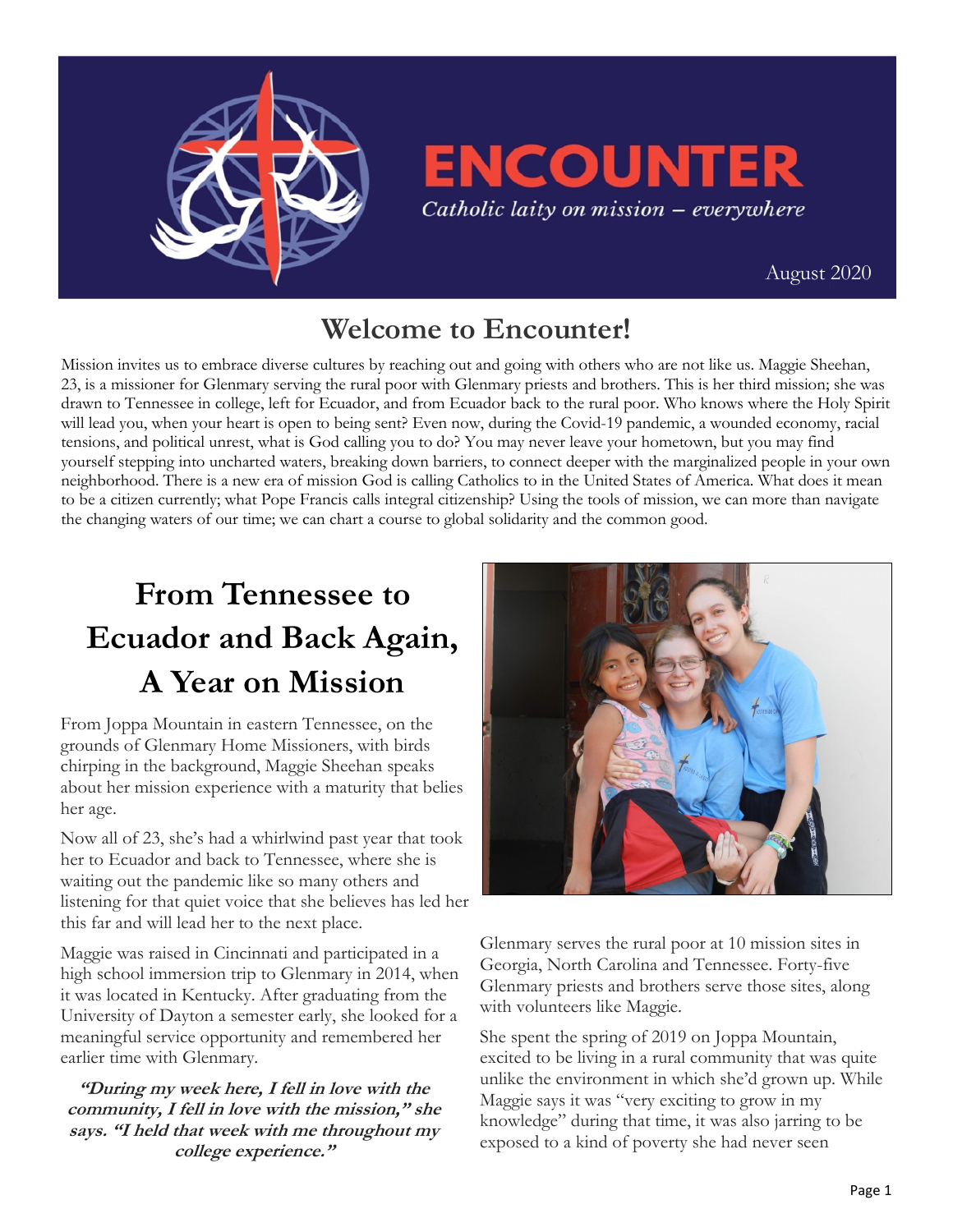

"In one sense, I was surprised by rural poverty. There are some lived experiences that are so different from my own growing up, and to see rural poverty in its most extreme form challenged me to rethink the ways I had been taught about poverty and lack of access to food," Maggie says. "To live here and to learn from this community was something I'm so grateful for. It has pushed me to

examine my own thinking about how I might work for justice in the future."

That stay in 2019 lasted just for the spring, until Maggie left for a planned year of mission work in Guayaquil, Ecuador, with Rostro de Cristo. As it happens, one of the other Glenmary mountain managers had been to Ecuador with Rostro, and there is a large Spanishspeaking population in eastern Tennessee, in Grainger County.

"I just fell in love with the culture and hospitality that was given to me so abundantly in eastern Tennessee," she recalls, "so I went to Ecuador."

While Maggie worked four days each week in a shelter for women and children fleeing extreme physical violence or sexual assault, the rest of the time, she says, was spent living in and building community.

#### **"It was a powerful experience. I fell in love completely. It felt like I was walking with God every single day, walking down those roads,"**

"It was a powerful experience. I fell in love completely. It felt like I was walking with God every single day, walking down those roads," she recalls. "Here in Tennessee, I feel that as well, just seeing God and the face of Christ in each person I encounter."

The pandemic forced Rostro to recall it 12 missioners back from Ecuador in March, so Maggie wasn't able to complete her year, which is how she ended up back in Tennessee, serving as a mountain manager for

Glenmary. She's been helping them prepare to reopen their retreat facilities to groups who will do service work in the local community.

She hopes to return to Ecuador in 2021, to finish out her time there and possibly discern a second year. Meantime, beginning this fall, she'll volunteer for a year at the Romero Center in Camden, New Jersey, through a new domestic Rostro program.

Michele Shimizu-Kelley interviewed Maggie when she applied to Rostro and was impressed with her from the first moment.

"Her social and spiritual maturity really struck me. Just the way that she talks about her faith and the decisions she's made in her life," says Michele. "How to live and be with others and love others who are marginalized in our society is so authentically present in her. She's been an incredible gift for us in bringing her whole self to mission."

Maggie isn't sure of what she'll do after Camden, and possibly another year in Ecuador. Perhaps graduate school studies in social work or theology. Or more mission work.

**"I thought I would go into this period of service and know what I wanted to do…. To preach or convert, and that was not at all what my experience was.**

"I thought I would go into this period of service and know what I wanted to do," she says. She never planned to become a missionary, which conjures images of going "to preach or convert, and that was not at all what my experience was. My experience was being invited and welcomed into people's homes and finding God

Article by Julie Bourbon, ENCOUNTER Editor

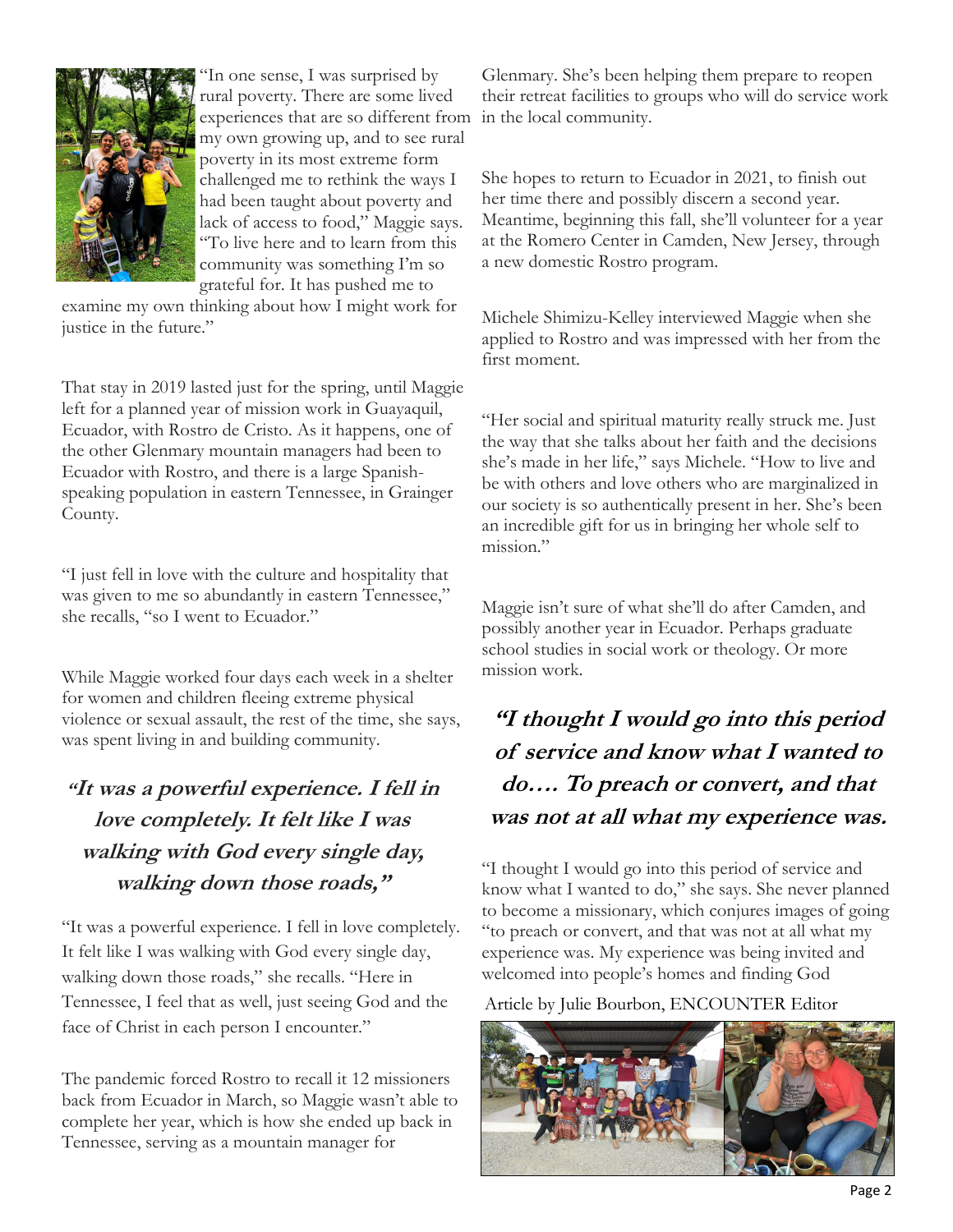## **Catholic Citizens**

### *A New Era of Mission in the United States of America*

By Donald R McCrabb, USCMA Executive Director

Argentina celebrated its 200<sup>th</sup> anniversary as a country in These principles are May 2010. Then-Cardinal Jorge Mario Bergoglio, S.J. now Pope Francis—wrote a pastoral letter for the bicentennial titled "We as Citizens, We as a People." Although written for Argentina, the letter has implications for the United States—and for missionaries in the U.S.—as we stand on the eve of the 2020 presidential election.

All those living in our country have inherited both the successes and mistakes of earlier generations. We, as an intergenerational cohort of "citizens" must, as Bergoglio wrote, "take charge of all its achievements and all its imperfections because this is precisely the starting point from which we must make our contribution to the future."

The challenge, according to Bergoglio, was individualism, which was described by his friend Alberto Methol Ferre as a "libertine, hedonistic, amoral, consumerist individualism that had not ethical or moral horizon." The solution, according to Bergoglio, was to become a "citizen within a People." "Citizen" is a logical category to us, whereas "people" is a mythical and historical category. "Being a people is to share life, values, history, customs, language, faith, and dreams," he wrote. It is the citizen who seeks the common good, who works for justice, but justice "within a People."

#### **"Being a people is to share life, values, history, customs, language, faith and dream,"**

Bergoglio identified four principles necessary for an "integral citizenship."

- 1) Time is primary and supersedes space.
- 2) Unity is primary and supersedes conflict.
- 3) Reality is primary and supersedes the "idea" or ideal.
- 4) The whole is greater than the sum of the parts.

the tools necessary to address the three tensions within human society: the tension between plentitude (abundance) and limitation (scarcity); the tension between the idea and reality;



and the tension between globalization and localization.

As citizens facing a national election, we must ask, what time is it? Perhaps it is time to take seriously the essential civic responsibilities of our country— the identification of common concerns, the civil debate on how to best address those concerns, and the civic humility to assess the strengths and limitations of any policy initiative. Perhaps it is time to nurture "integral citizenship" focused on the common good, one that is rooted in the real and not in ideology, either social or individual. Perhaps it is time for Catholics to transcend partisan politics, calling each party to their "better angels."

### **"As citizens facing a national election, we must ask, what time is**

This type of engagement will require advanced skills in conflict mediation, resolution, and reconciliation. The mythical eras of revolution, civil war, emancipation, military superiority, and civil rights need to give birth to a new age of encounter, dialogue, and collaboration. "We the People" can defy economics and the tragedy of the commons to advance the triumph of the common good by balancing the needs of the one with the needs of the many.